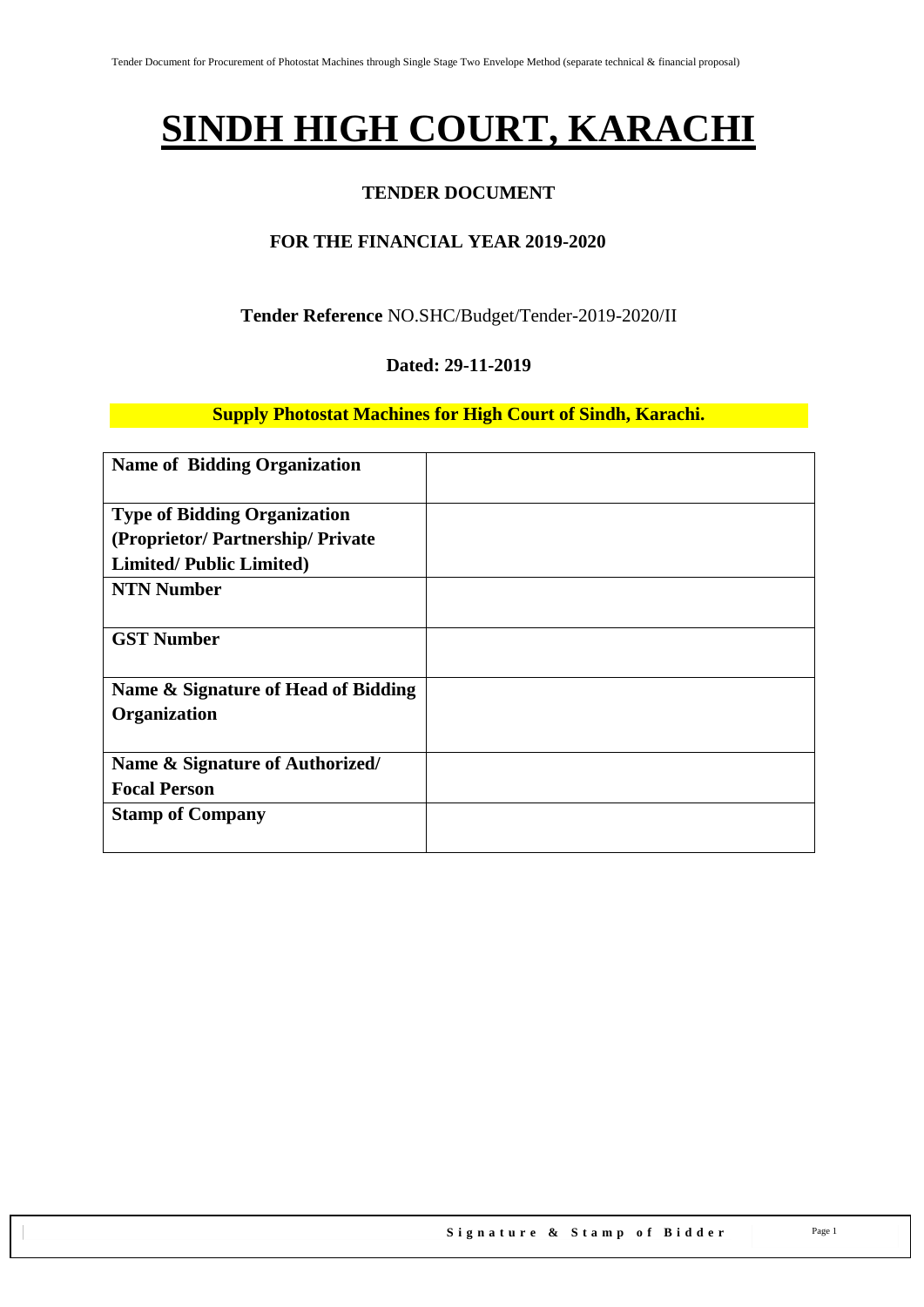#### **Contents**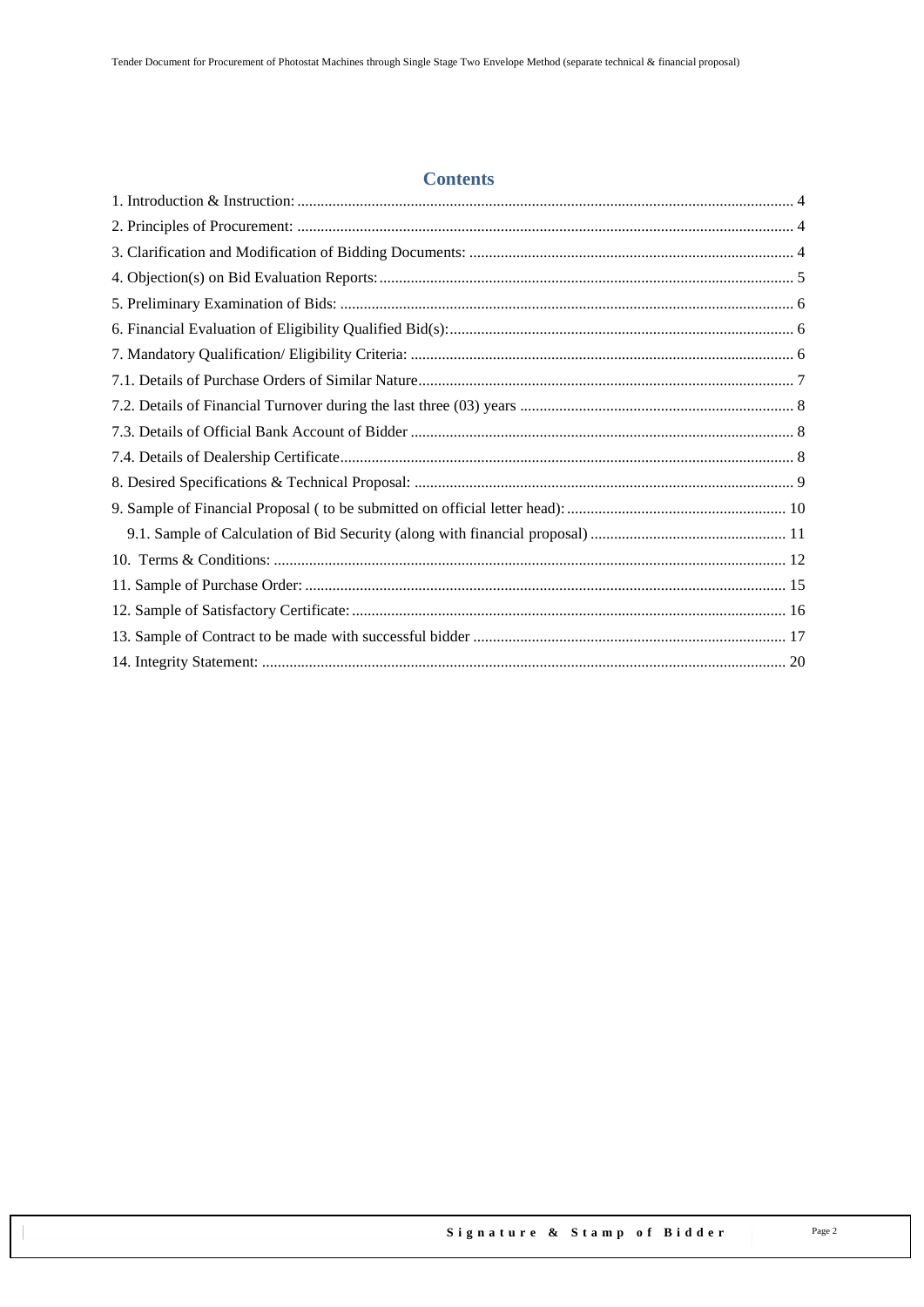Tender Document for Procurement of Photostat Machines through Single Stage Two Envelope Method (separate technical & financial proposal)

Tender Reference No. \_\_\_\_\_\_\_\_\_\_\_\_\_ Dated\_\_\_\_\_\_\_\_\_\_\_\_\_\_

**To,** 

**The Learned Registrar, Sindh High Court, Karachi.**

Respected Sir,

We, the undersigned, offer to provide our services for **"Supply of Photostat Machines for High Court of Sindh, Karachi"**, as a Bid, sealed in an envelope. Mr. \_\_\_\_\_\_\_\_\_\_\_\_\_\_\_\_\_\_\_ holding CNIC No. \_\_\_\_\_\_\_\_\_\_ has been authorized to attend the Bid Meetings on behalf of our organization.

We understand that Sindh High Court is not bound to accept any Proposal you receive and reserves the right to accept or reject any offer and to annul the bidding process and reject all proposals without assigning any reason or having to owe any explanation whatsoever.

The decision of Purchase Committee shall be final and cannot be challenged on any ground at any forum and the Purchase Committee will not be liable for any loss or damage to any party acting in reliance thereon. Sincerely,

**Name: Designation: Name of Company Dated:**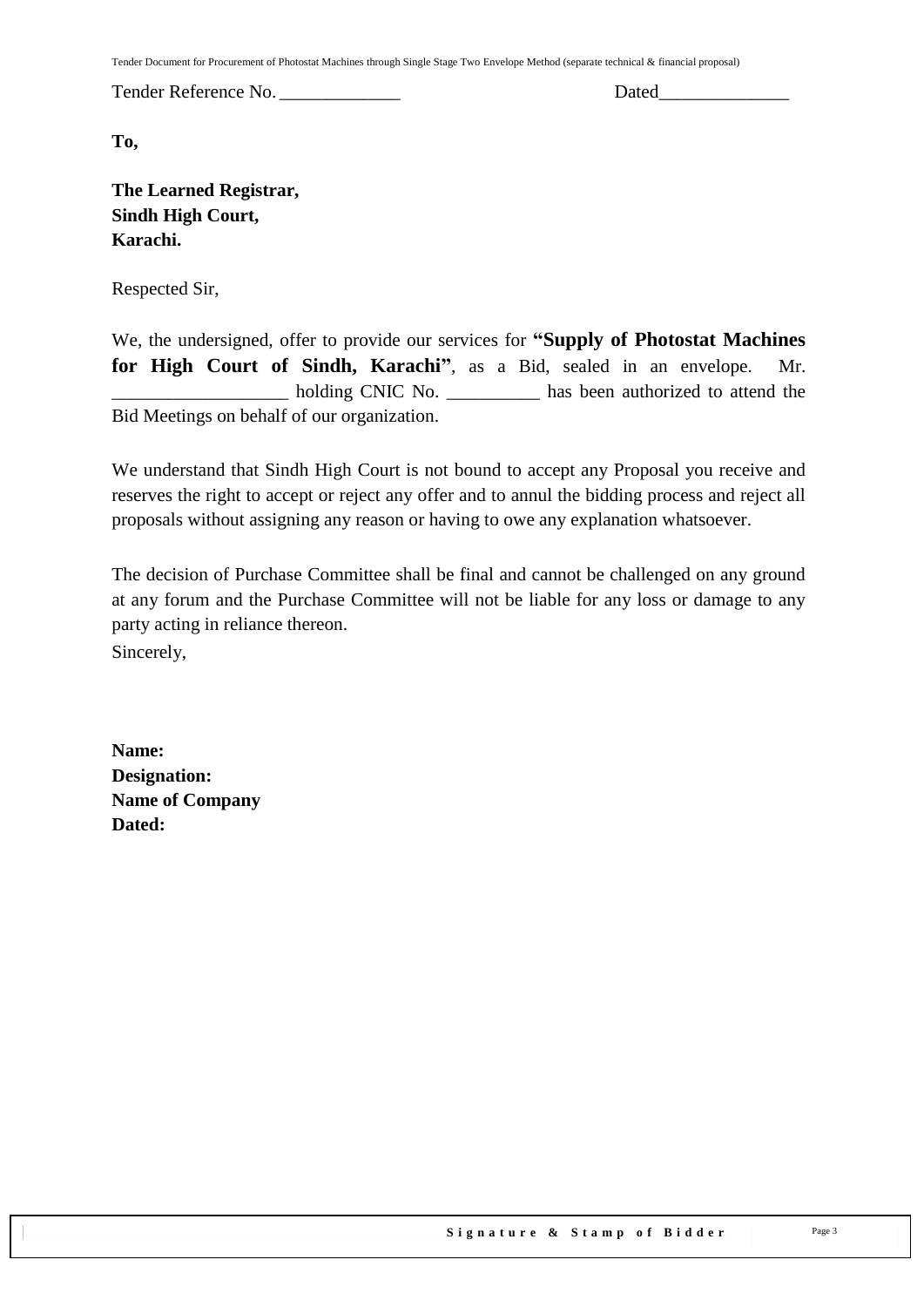## <span id="page-3-0"></span>**1. Introduction & Instruction:**

Dear Tenderer:

The **SINDH HIGH COURT (SHC)** is the highest judicial institution of the province of [Sindh.](https://en.wikipedia.org/wiki/Sindh) We are interested to **purchase Photostat Machines for High Court of Sindh, Karachi** on item wise basis, as mentioned in tender document, from your esteemed firm / agency in transparent manner. SHC reserves the right to increase/ decrease the quantities as per requirement in the light of availability of funds, as per rules.

| <b>Description</b>                                   | Date &       |                           |         | time of $\vert$ Date & time of Opening                           |  |
|------------------------------------------------------|--------------|---------------------------|---------|------------------------------------------------------------------|--|
|                                                      |              | <b>Submission of Bids</b> | of Bids |                                                                  |  |
| Supply $\&$ Installation of two $\vert$ On or before |              |                           |         | $\overline{18}^{\text{th}}$   $18^{\text{th}}$ December, 2019 at |  |
| (02) Photostat Machines                              | December,    | 2019                      |         | at   $11:30$ a.m.                                                |  |
|                                                      | $11:00$ a.m. |                           |         |                                                                  |  |

## <span id="page-3-1"></span>**2. Principles of Procurement:**

 Sindh High Court ensures that procurements are conducted in a *fair and transparent manner* and the object of procurement brings value for money to this Court. Hence, bidders are directed to provide soft copies of scanned tender documents, tax registration certificates, purchase orders, bank maintenance certificate, financial statements and undertaking. All such documents should be merged in one (01) PDF FILE for uploading on the concerned.

## <span id="page-3-2"></span>**3. Clarification and Modification of Bidding Documents:**

Bidding Document has been prepared by Procurement Committee as per rules. Clarifications (if any) for contents of bidding documents may be sent to the Procurement Committee through Registrar, High Court in writing, at least five calendar days prior to the date of opening of bid. Clarification in response to a query shall be uploaded on the official website of Sindh High Court. All bidders are advised to visit the website of Sindh High Court for keeping them updated.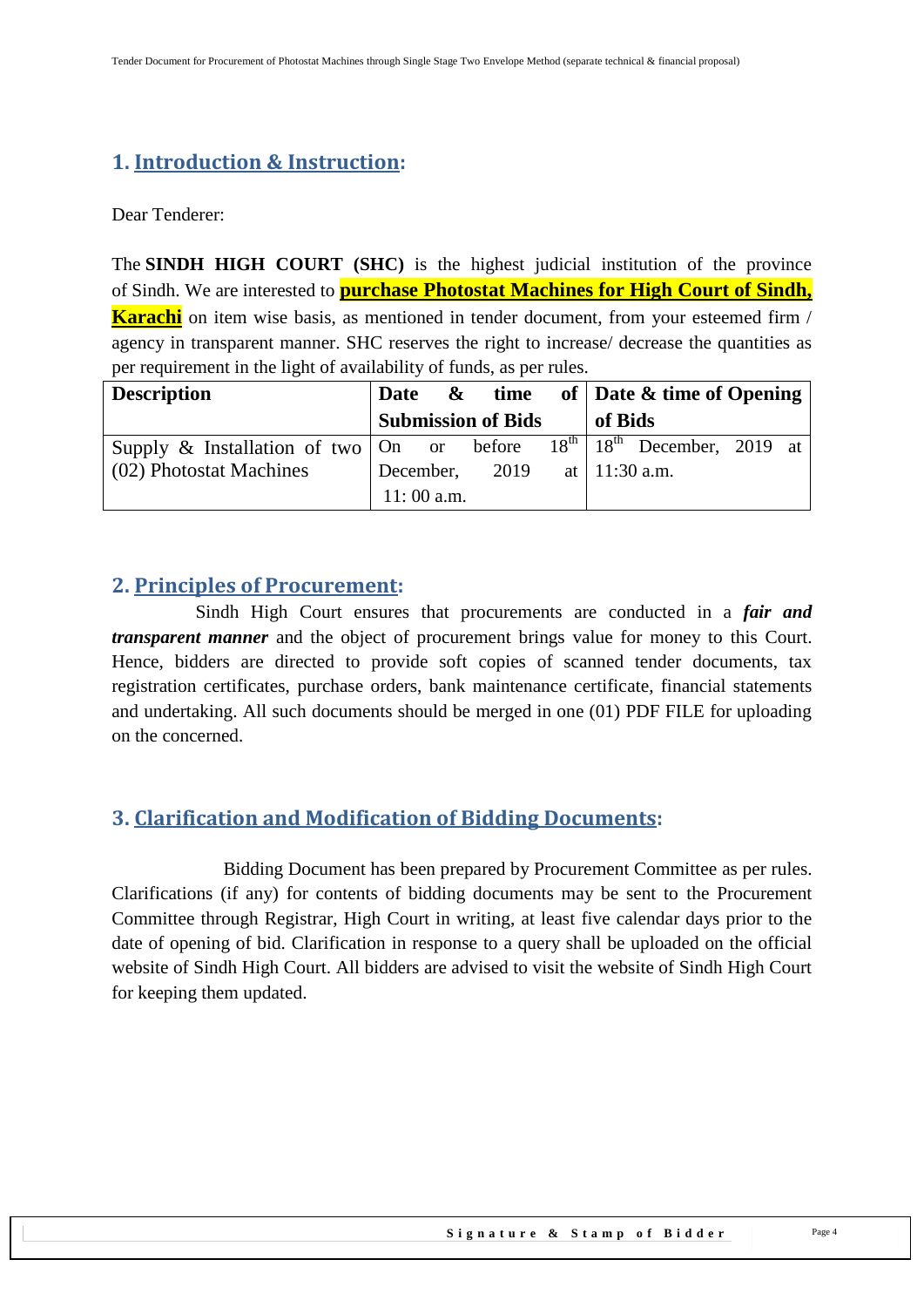It is stated that contents of bidding documents have been carefully read  $\&$ understood. All queries have been properly answered by the concerned Officers of Sindh High Court well before in time. We do not have any objections on the contents of the biding documents.

| Name:               |  |
|---------------------|--|
|                     |  |
| <b>Designation:</b> |  |
|                     |  |
| Signature & stamp   |  |
|                     |  |
|                     |  |

## <span id="page-4-0"></span>**4. Objection(s) on Bid Evaluation Reports:**

 Bid Receiving Time Sheet, Bid Attendance Sheet, Eligibility Criteria Report, Technical Bid Evaluation Report and Financial Bid Evaluation Report shall be uploaded on the official website of High Court of Sindh. Objection(s) if any should be submitted within THREE (03) calendar days of uploading of reports. Thereafter, no objection shall be entertained.

It is undertaken that it is our responsibility to download the above mentioned bid reports from the official website of Sindh High Court. It is also undertaken that objection (s) if any will be submitted within THREE (03) calendar days of uploading of reports and we will not submit any objection after the lapse of time.

| <b>Name</b>        |  |
|--------------------|--|
| <b>Designation</b> |  |
| <b>Cell Number</b> |  |
|                    |  |
| Signature & stamp  |  |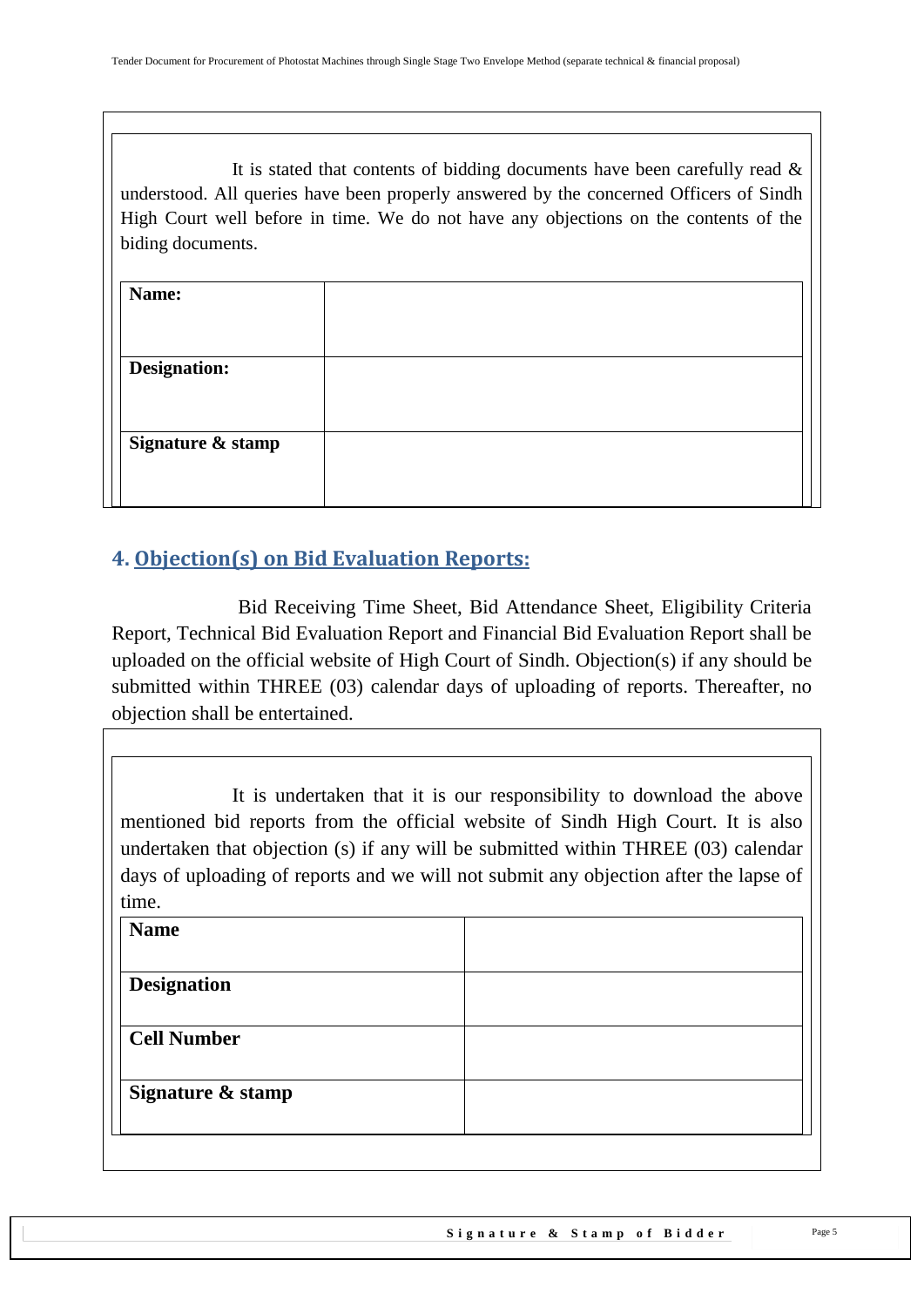## <span id="page-5-0"></span>**5. Preliminary Examination of Bids:**

 Procurement Committee as mentioned above shall examine the bids to confirm that all required documents (soft & hard copies) and specifications/ technical documentation requested in bidding documents have been provided, and to determine the completeness of each document submitted. If any of the required documents or information is missing, the bid shall be rejected. Further, Sindh High Court shall examine the Bid to confirm that all terms and conditions specified in the bidding documents have been accepted by the Bidder without any material deviation or reservation.

## <span id="page-5-1"></span>**6. Financial Evaluation of Eligibility Qualified Bid(s):**

 **Financial Evaluation of technically qualified Bid (s) shall be done on the basis of unit price without GST**. All government taxes shall be applicable as per rules. Tender may be awarded to the lowest technically bidder (s) subject to fulfillment of all the terms & conditions of bidding documents and specifications/ requirements of Sindh High Court as mentioned in bidding documents.

| S.No.          | <b>Eligibility Criteria</b>                                           | <b>Available</b><br>(YES/NO)<br>To be filled<br>by the |
|----------------|-----------------------------------------------------------------------|--------------------------------------------------------|
|                |                                                                       | bidder                                                 |
| $\mathbf{1}$   | <b>Profile</b> of company/firm                                        |                                                        |
| $\overline{2}$ | Complete filled, signed & stamped Tender Document                     |                                                        |
| 3              | <b>Relevant Tax Registration Certificates</b>                         |                                                        |
| $\overline{4}$ | <b>Minimum Experience of at least three (03) years</b>                |                                                        |
| 5              | Copies of <b>at least SIX (06) Purchase Orders</b> of similar nature  |                                                        |
|                | during the last three years. TWO for each year is mandatory.          |                                                        |
| 6              | <b>Authorized dealership Certificate</b> of product which is being    |                                                        |
|                | offered to Sindh High Court. (copy is required)                       |                                                        |
| 7              | <b>Undertaking</b> on judicial stamp paper that firm has never been   |                                                        |
|                | blacklisted by any government semi government, autonomous and         |                                                        |
|                | stated owned organization.                                            |                                                        |
| 8              | Average Financial turnover of at least <b>Rs. 1 million</b> per annum |                                                        |
|                | during the last three years. (financial statements are required)      |                                                        |
| 9              | <b>Bank Maintenance Certificate</b>                                   |                                                        |

## <span id="page-5-2"></span>**7. Mandatory Qualification/ Eligibility Criteria:**

It is undertaken that I have provided soft and hard copies of the above mentioned documents. It is understood that Sindh High Court reserves the right to reject our bid/ disqualify us in case of non-availability of the above mentioned documents and decision of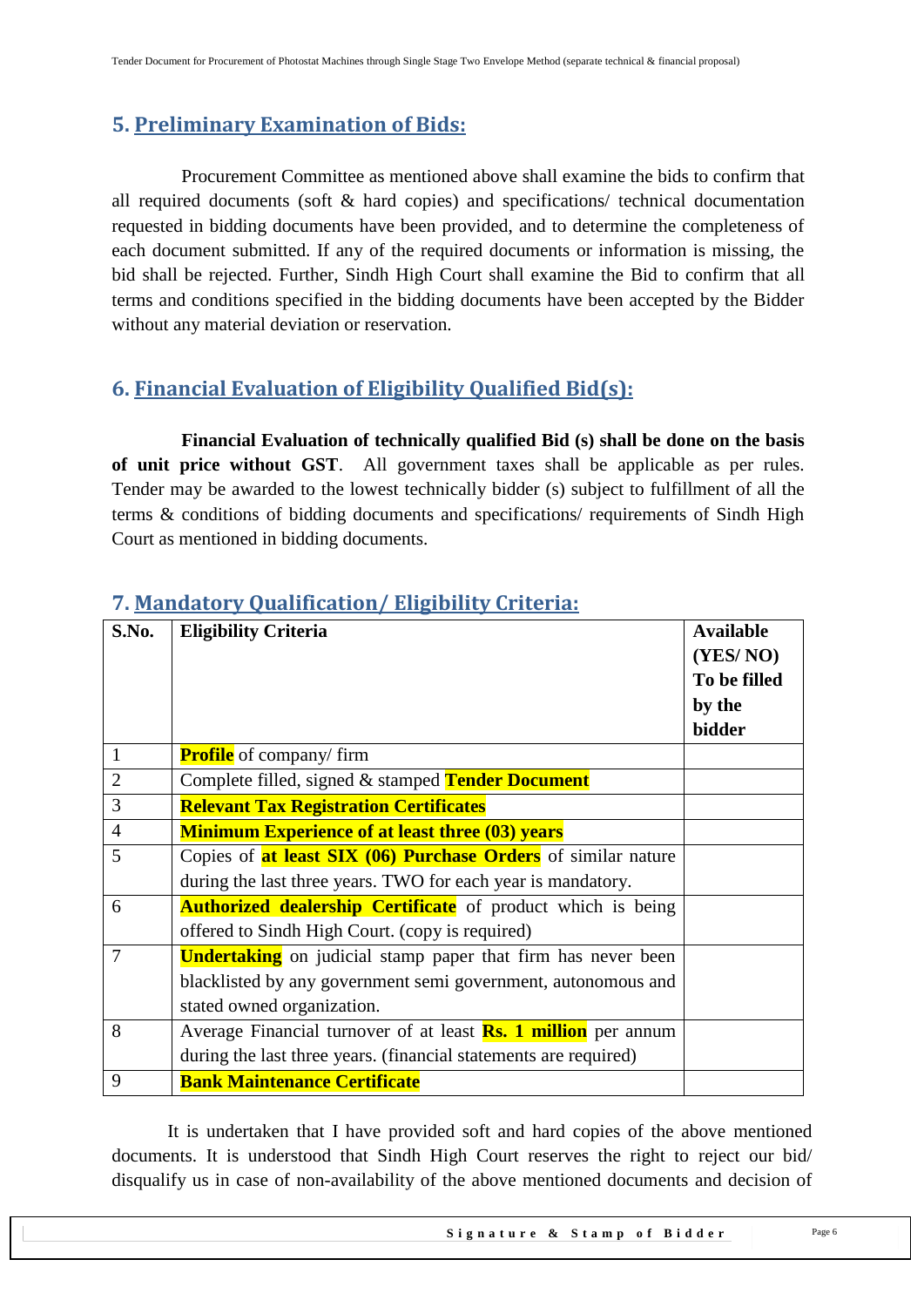## Sindh High Court shall be final.

| Name:               |  |
|---------------------|--|
| <b>Designation:</b> |  |
| Signature & stamp   |  |

## <span id="page-6-0"></span>**7.1. Details of Purchase Orders of Similar Nature**

| S.No            |                        |  | Purchase Order issued Purchase | <b>Date</b> | of Details |
|-----------------|------------------------|--|--------------------------------|-------------|------------|
|                 | by                     |  | <b>Order No</b>                | Purchase    |            |
|                 | (Name of Organization) |  |                                | Order       |            |
| $\overline{1}$  |                        |  |                                |             |            |
|                 |                        |  |                                |             |            |
| $\overline{2}$  |                        |  |                                |             |            |
|                 |                        |  |                                |             |            |
| $\overline{3}$  |                        |  |                                |             |            |
|                 |                        |  |                                |             |            |
| $\overline{4}$  |                        |  |                                |             |            |
|                 |                        |  |                                |             |            |
| $\overline{5}$  |                        |  |                                |             |            |
|                 |                        |  |                                |             |            |
| $\sqrt{6}$      |                        |  |                                |             |            |
|                 |                        |  |                                |             |            |
| $\overline{7}$  |                        |  |                                |             |            |
|                 |                        |  |                                |             |            |
| $\overline{8}$  |                        |  |                                |             |            |
|                 |                        |  |                                |             |            |
| $\overline{9}$  |                        |  |                                |             |            |
| $10\,$          |                        |  |                                |             |            |
|                 |                        |  |                                |             |            |
|                 |                        |  |                                |             |            |
| 11              |                        |  |                                |             |            |
|                 |                        |  |                                |             |            |
|                 |                        |  |                                |             |            |
| $\overline{12}$ |                        |  |                                |             |            |
|                 |                        |  |                                |             |            |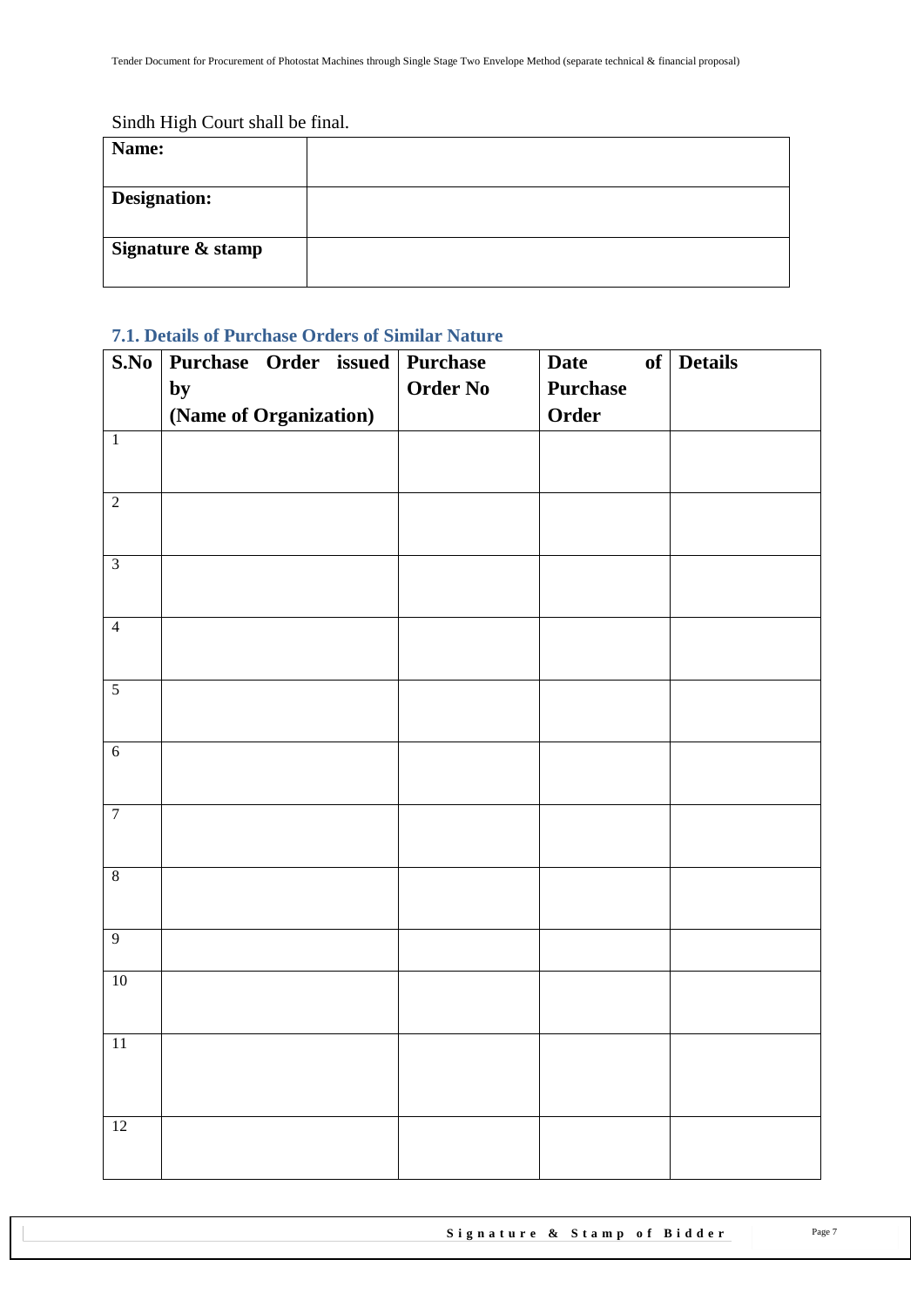## <span id="page-7-0"></span>**7.2. Details of Financial Turnover during the last three (03) years**

| S.No         | <b>Financial Year</b> | Turnover (Rs.) |
|--------------|-----------------------|----------------|
|              |                       |                |
| $\mathbf{1}$ |                       |                |
|              |                       |                |
|              |                       |                |
|              |                       |                |
| 2            |                       |                |
|              |                       |                |
|              |                       |                |
|              |                       |                |
|              |                       |                |
|              |                       |                |
| 3            |                       |                |
|              |                       |                |

#### <span id="page-7-1"></span>**7.3. Details of Official Bank Account of Bidder**

| <b>Name of Bank</b>        |  |
|----------------------------|--|
| <b>Branch Code</b>         |  |
| <b>Address of Bank</b>     |  |
| <b>Bank Account Number</b> |  |
| <b>Available Balance</b>   |  |

## <span id="page-7-2"></span>**7.4. Details of Dealership Certificate**

| Date of issuance of Dealership Certificate |  |
|--------------------------------------------|--|
| Date of expiry of Dealership Certificate   |  |
| <b>Dealership Certificate Number</b>       |  |
| Dealership Certificate valid for products  |  |
| <b>Dealership Certificate issued by</b>    |  |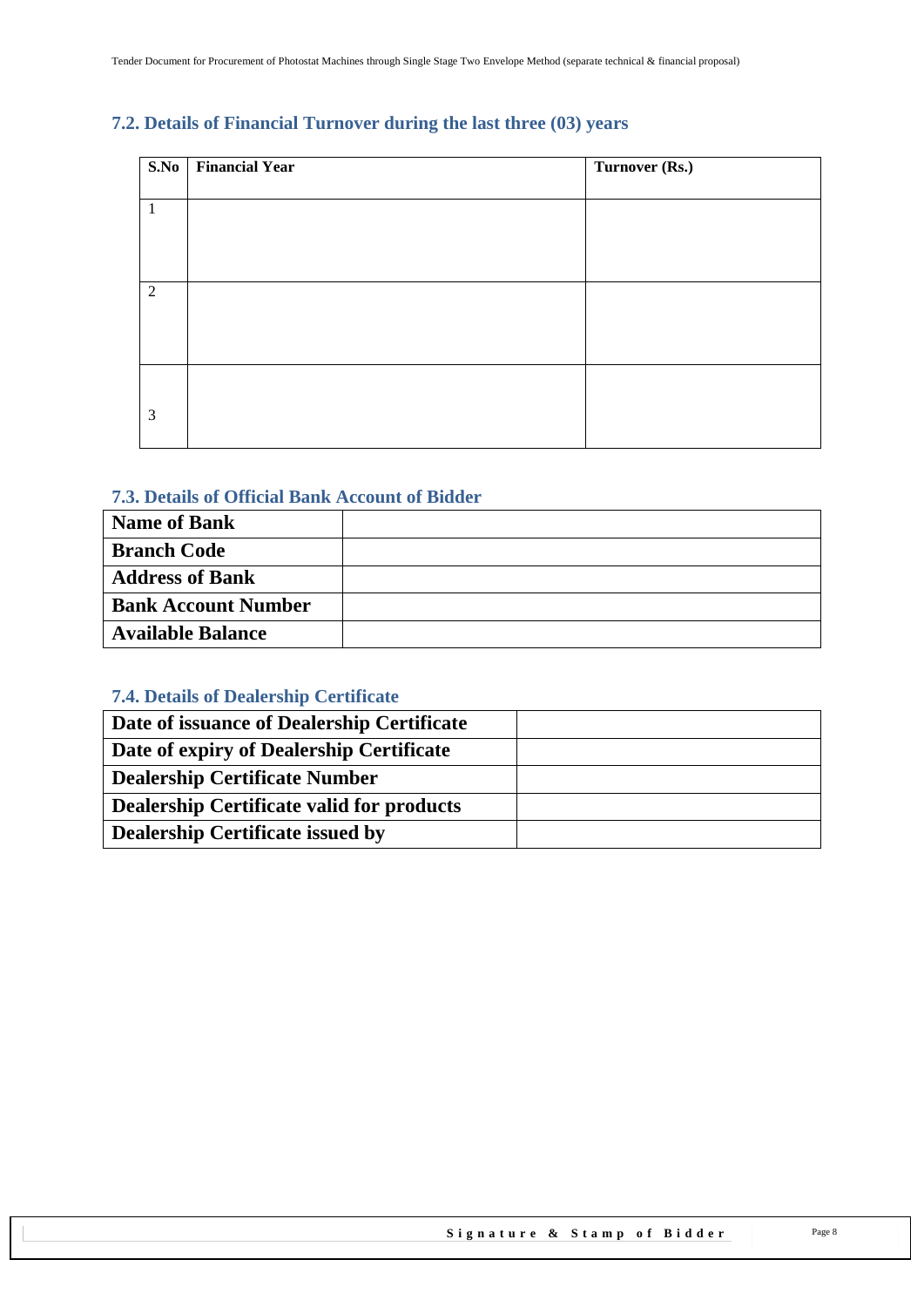# <span id="page-8-0"></span>**8. Desired Specifications & Technical Proposal:**

| <b>Desired specifications of SHC</b>                                          | <b>Specifications of Product offered by</b><br><b>Bidder</b> |
|-------------------------------------------------------------------------------|--------------------------------------------------------------|
| <u>Brand:</u>                                                                 |                                                              |
| Canon or imported/equivalent standard                                         |                                                              |
|                                                                               |                                                              |
| Copy per minute:<br>Minimum 20 Copies (A4) or higher                          |                                                              |
| Memory:                                                                       |                                                              |
| 128 MB or higher                                                              |                                                              |
| Warm up time:                                                                 |                                                              |
| 45 seconds or less                                                            |                                                              |
| Zoom                                                                          |                                                              |
| <b>Upto 200%</b>                                                              |                                                              |
| <b>Paper Size:</b>                                                            |                                                              |
| Should support Legal, A4 and A3 paper<br>size in all forms/formats            |                                                              |
| <u>Accessories:</u>                                                           |                                                              |
| With installation, all accessories, trolley                                   |                                                              |
| and consumable parts                                                          |                                                              |
| Warranty:                                                                     |                                                              |
| One year free service with parts                                              |                                                              |
| Parts:                                                                        |                                                              |
| Parts must be easily available in the<br>market.                              |                                                              |
| End of year sale product/ refurbished:                                        |                                                              |
| Copy of brand and end of year product/                                        |                                                              |
| refurbished<br>will<br>products<br>not<br>be                                  |                                                              |
| acceptable.                                                                   |                                                              |
| <b>Economical &amp; Cost Effective Machine:</b>                               |                                                              |
| Economical & Cost Effective Machines                                          |                                                              |
| are required. Machines having one time                                        |                                                              |
| low cost price but high consumable<br>prices for the rest of life will not be |                                                              |
| considered.                                                                   |                                                              |
|                                                                               |                                                              |
| <b>Desired Per Unit Cost of Copying</b>                                       |                                                              |
| (0.60 paisa or less without GST                                               |                                                              |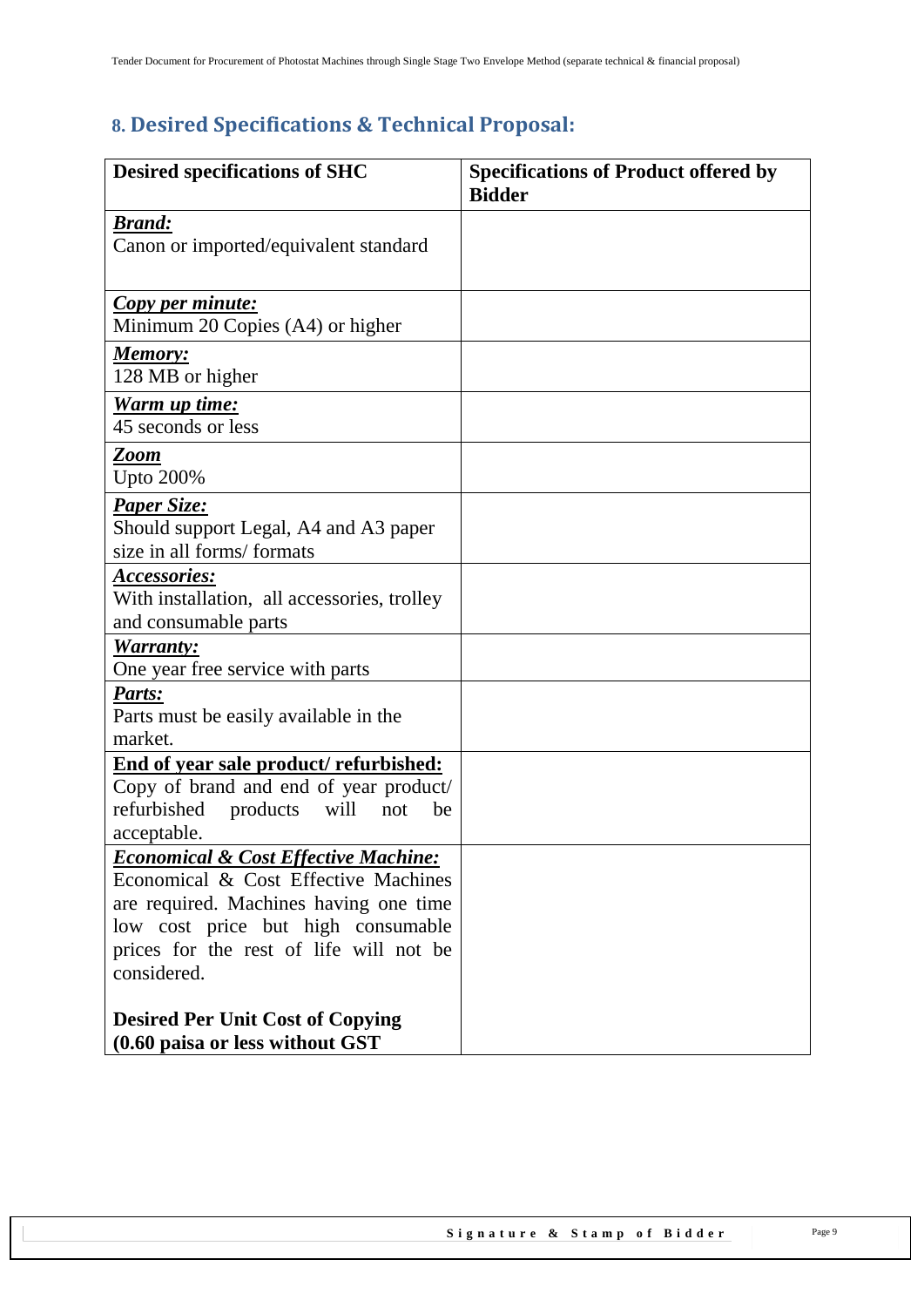| S.No           | <b>Title of Consumable Items</b> | Life (No of copies) | <b>Unit Price without</b><br><b>GST Rs.</b> | <b>Unit Copying Cost</b><br>(without GST) |
|----------------|----------------------------------|---------------------|---------------------------------------------|-------------------------------------------|
|                |                                  |                     |                                             | Rs.                                       |
|                |                                  | Column "A"          | Column "B"                                  | Column "C"                                |
|                | <b>Toner</b>                     |                     |                                             |                                           |
| 2              | Drum                             |                     |                                             |                                           |
| 3              | <b>Developer</b>                 |                     |                                             |                                           |
| $\overline{4}$ | <b>Other Misc. Consumable</b>    |                     |                                             |                                           |
|                | <b>Items</b>                     |                     |                                             |                                           |
|                | Total per unit cost of copying   |                     |                                             | $Sum =$                                   |

**Note:** The above table is part of technical proposal and it must be incorporated in Technical Proposal to support that machine offered to Sindhi High Court is Cost Effective and Economical. Machines having per unit copying cost more than 0.60 paisa will not be considered. Rates of consumable items shall remain valid for one year from the date of purchase.

#### <span id="page-9-0"></span>**9. Sample of Financial Proposal ( to be submitted on official letter head):**

Bidders are advised to submit separate financial proposal for each item as per following format on the official letter head of bidder which must be properly signed & stamped.

| S.No | <b>Make</b>    | & | Model | of   Unit Price without GST   Unit Price without |                           |
|------|----------------|---|-------|--------------------------------------------------|---------------------------|
|      | <b>Machine</b> |   |       | Rs. (in figures)                                 | <b>GST Rs.</b> (in words) |
|      |                |   |       |                                                  |                           |
|      |                |   |       |                                                  |                           |

- No extra charges shall be paid for installation & transportation.
- All Government taxes shall be applicable as per rules.
- Taxes shall be deducted by the Office of A.G Sindh and its decision shall be final.
- Bidder should be active vendor I.D at the time of submission of bill.
- Bidder shall be bound to submit all required documents along with bill.

| <b>Name</b>        |  |
|--------------------|--|
| <b>Designation</b> |  |
| Cell Number        |  |
| Signature & stamp  |  |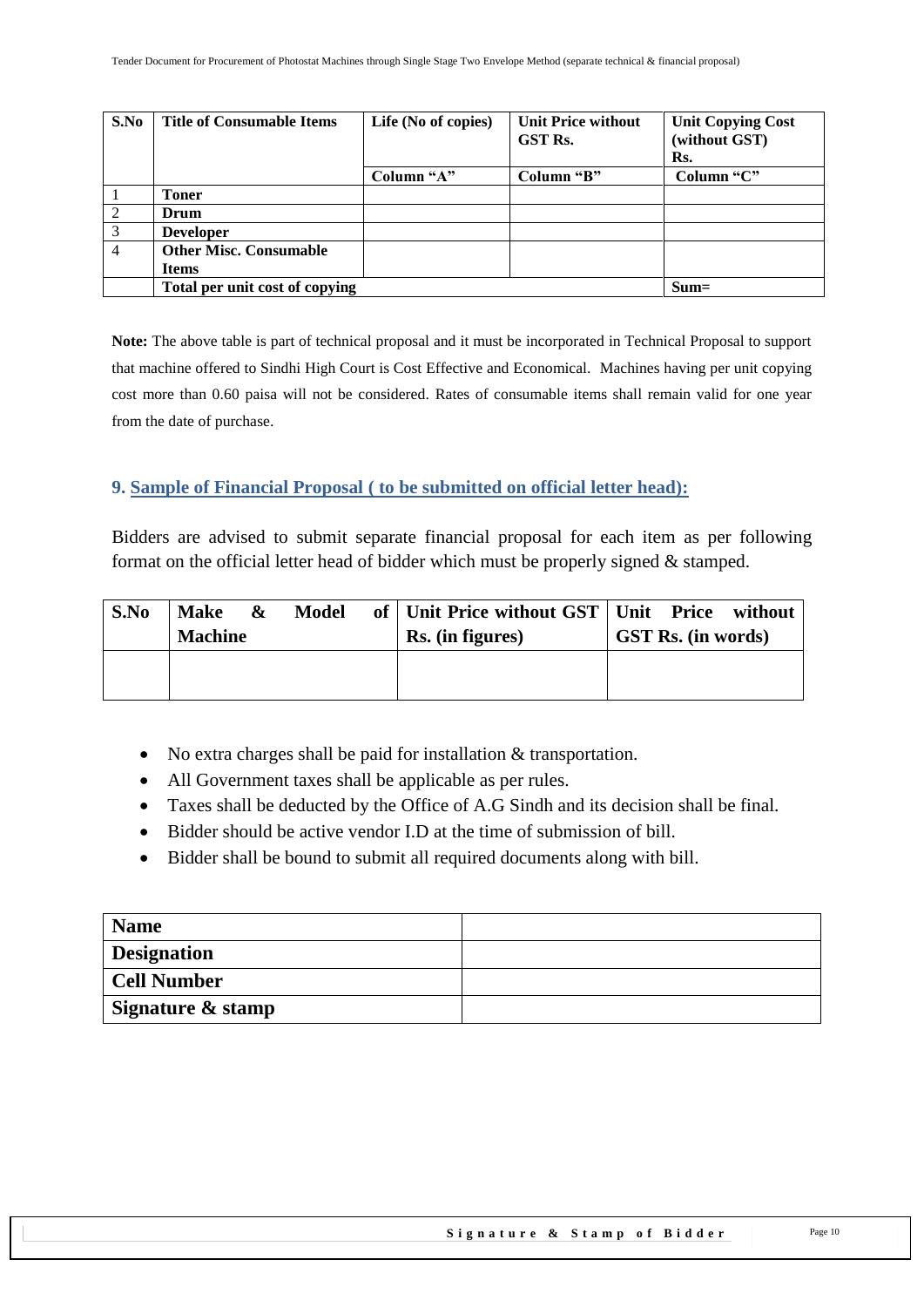## <span id="page-10-0"></span>**9.1. Sample of Calculation of Bid Security (along with financial proposal)**

- 1. **Bid Security of 1% of total quoted amount** will be deposited along with Tender Document in shape of BID SECURITY FORM/ PAY ORDER/ BANK DRAFT as reflected in tender notice.
- 2. Bid Security should favour Registrar, High Court of Sindh, Karachi.
- 3. Separate Bid Security must be submitted for each item as per following format.

| <b>Bid Security for Photostat Machines</b> |                    |          |             |
|--------------------------------------------|--------------------|----------|-------------|
| Make & Model of Quoted Item                | Unit Price without | Quantity | Amount      |
|                                            | <b>GST</b>         |          | without GST |
|                                            | Rs.                |          | Rs.         |
|                                            |                    |          |             |
| <b>Total Amount</b>                        |                    |          |             |
| (without GST)                              |                    |          |             |
| 1% of Total Amount                         |                    |          |             |
| <b>Pay Order Number</b>                    |                    |          |             |
| <b>Pay Order Issuance Date</b>             |                    |          |             |
| <b>Name of Banker</b>                      |                    |          |             |
| <b>Amount of Pay Order</b>                 |                    |          |             |
| <b>Period of Validity</b>                  |                    |          |             |

- 1. Rates must be quoted in Pakistani Currency.
- 2. Quantity may be increased or decreased as per rules and keeping in view the availability of budget.
- 3. Rates must be quoted without GST. GST shall be applicable as per rules.
- 4. All government taxes shall be applicable as per rules.
- 5. All government taxes will be deducted by the office of A.G Sindh and its decision shall be final in respect of taxation and billing.
- 6. Bidders must have active Vendor ID of A.G Sindh.
- 7. Successful Bidder (s) will be required to submit complete bill along with copies of required documents to Budget Branch of Sindh High Court for forwarding the same to Accountant General Sindh, Karachi.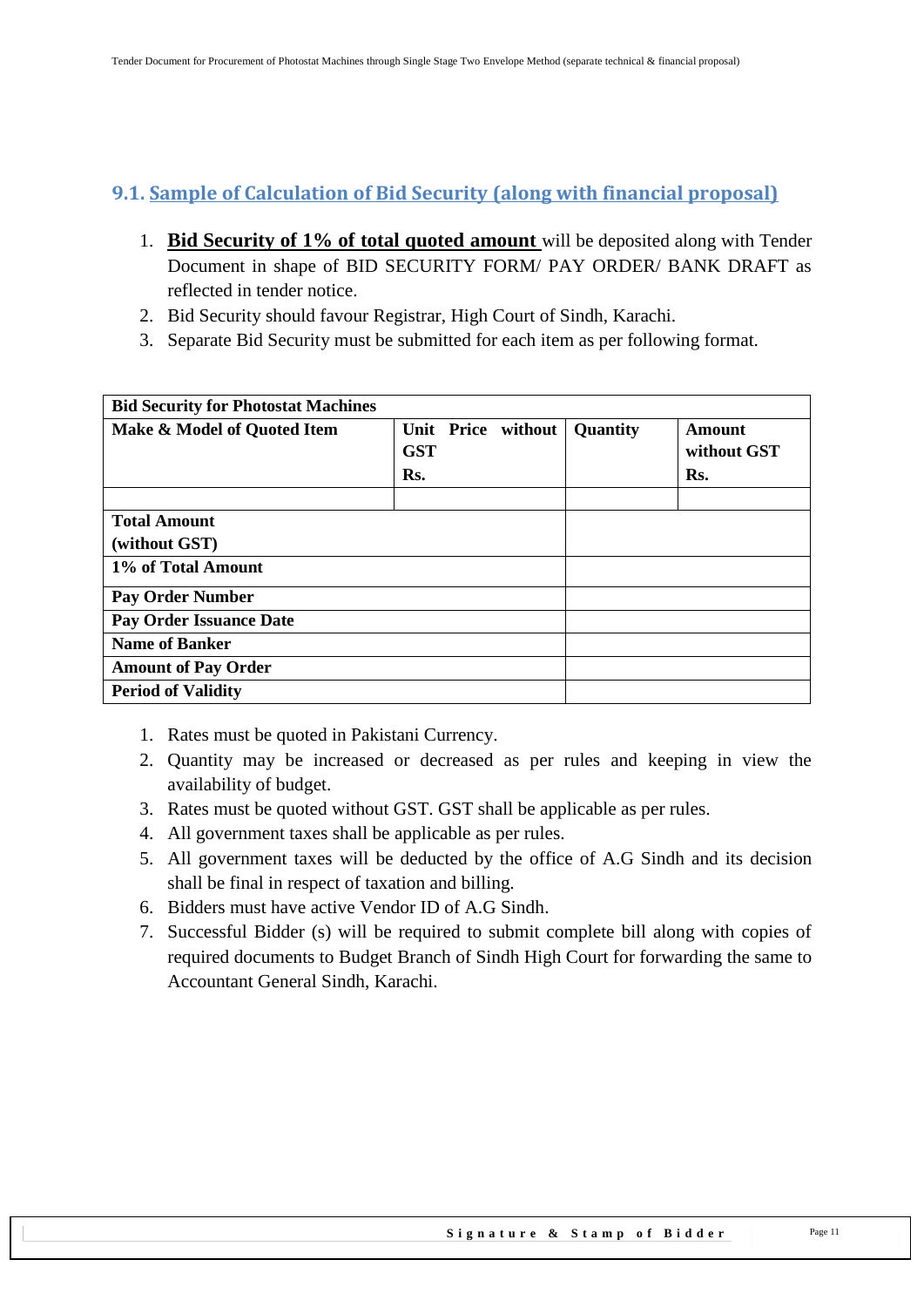## <span id="page-11-0"></span>**10. Terms & Conditions:**

- 1. **Bidding Method**: Single Stage-Two Envelopes method will be adopted for bidding process as per SPPRA Rules. Bidders are required to submit separate technical & financial proposal.
- 2. **Qualification/ Eligibility:** Bidders are bound to submit soft and hard copies of all documents as mentioned in Eligibility Criteria Section, in order to establish their eligibility to participate in bid. In case of non-availability of either, soft or hard copy, bidder may be disqualified.
- 3. **Release of Bid Security**: The bid security of unsuccessful bidder will be released by SHC after award of work or after expiry of bid validity period as per rules.
- 4. **Late Bids**: Sindh High Court shall not consider any bid that arrives after the deadline for submission of bids, as reflected in NIT. Any bid received after the deadline for submission of bids shall be declared late, rejected, and returned unopened to the Bidder.
- 5. **Responsive Bids**: A substantially responsive Bid is one that conforms to all the terms, conditions, and specifications of the Bidding Documents without material deviation, reservation, or omission. Non-responsive Bids shall not be considered. Bidders are advised in their own interest to prepare their bids as per format, requirements, terms & conditions, mentioned in bid documents. Bidders are also advised to submit soft and hard copies of all required documents along with their bids.
- 6. **Award of Contract**: Sindh High Court may award the Contract to the **technically qualified Bidder** whose offer has been determined to be the lowest bid and is substantially responsive to the Bidding Documents, provided further that the Bidder is determined to be qualified to perform the Contract satisfactorily.
- 7. **Notification/ Purchase Order for Award of Contract**: Prior to the expiration of the period of bid validity, Sindh High Court will notify the successful Bidder, in writing, that its Bid has been accepted. Until a formal Contract is prepared and executed, the purchase order/ notification of award shall constitute a binding Contract.
- 8. **Performance Security**: The bid security of successful bidder will be released after submission of Performance Security equal to **5% of total cost of contract**.
- 9. **Release of Performance Security**: Performance Security shall be released after successful delivery of goods and issuance of satisfactory certificate from Assistant Registrar, Resident-II.
- 10. **Validity Period:** The procurement contract will be awarded within bid **validity period i.e. 90 days** as per SPRRA Rules.
- 11. **Receiving/Acceptance of Purchase Order:** The vendor will sign the copy of the Purchase Order as acknowledgement. Copy of Purchase Order along with relevant documents must be submitted along with bill.
- 12. **Delivery Mechanism**: Successful bidder shall deliver the goods within **fifteen**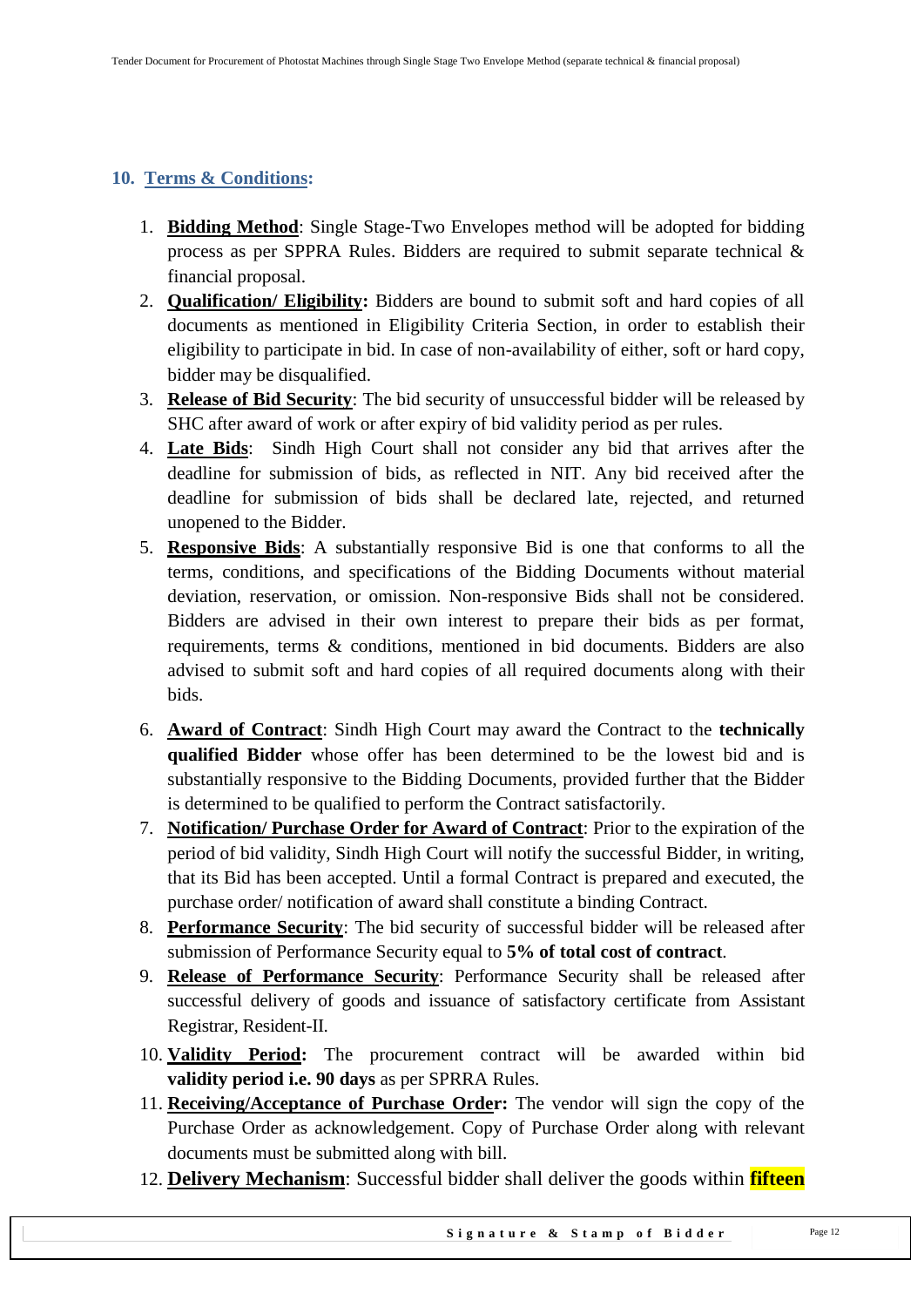## **(15) calendar days** of issuance of Purchase Order.

- 13. **Delayed Delivery:** 1% penalty of the total amount will be imposed per day for which the company/firm/agency failed to deliver within the delivery/execution period or the request for extension in delivery time declined by SHC.
- 14. **Inspection:** Physical inspection will be carried out by the Store Supervisor of this Court. Ordered material is subject to final inspection at the time of delivery.
- 15. **Quantity Delivered:** Competent Authority reserves the right to increase/decrease the quantity as per requirement and availability of funds, as per rules.
- 16. **Payment Term:** Payment shall not be made in advance before making delivery. Payment shall be issued by the office of A.G Sindh and cheque will be handed over to bidder (s) or his authorized representative (s).
- 17. **Condition of Goods**: All items must meet in all respects with the specifications & conditions of the Order and must be in good condition & conform to the best industrial quality standards; otherwise they will be liable to be rejected as per rules.
- 18. **Rejection of Goods:** We reserve the right to cancel any or all the items if material is not in accordance with our specification or if the delivery is delayed.
- 19. **Disclosure of Confidential Script/Material:** All rights reserve with the SHC and no information either in written/electronic media/copying form should be disseminated without the permission of the authority.
- 20. **Resolution of Differences:** In case of any difference or dispute arises between the parties, the same shall be dealt with as per rules.
- 21. **Rules, Regulations & Policies:** All rules, regulations and policies will be governed in accordance to the SPPRA.
- 22. **Mistakes in Calculation:** The contractor/ supplier will be liable for any mistakes in calculation of price/ rate and amount and shall be liable to suffer the loss arises at any stage of contract, due to mistakes in calculation or tax rates.
- 23. **Government tax(es), levi(es) and charges(s)**: All Government taxes (including Income tax and stamp duty), levies and charges will be charged as per rules. Bidder should keep them updated regarding taxation issues in consultation with the relevant tax regulatory authorities.
- 24. **Stamp Duty**: Stamp duty will be levied as per rules.
- 25. **Alternative Bids**: Alternative bids shall not be considered.
- 26. **Cost of Bidding**: The Bidder shall bear all costs associated with the preparation and submission of its bid, and Sindh High Court shall not be responsible or liable for those costs, regardless of the conduct or outcome of the bidding process.
- 27. **Rights of Sindh High Court**: Sindh High Court reserves the right to accept or reject any bid, and to annul the bidding process and reject all bids at any time prior to contract award, without thereby incurring any liability to Bidders.
- 28. **Interest on Late Payments**: No interest shall be paid on late payment if cheque is received late from the Office of A.G Sindh. However, every effort shall be made for timely payments to successful bidders.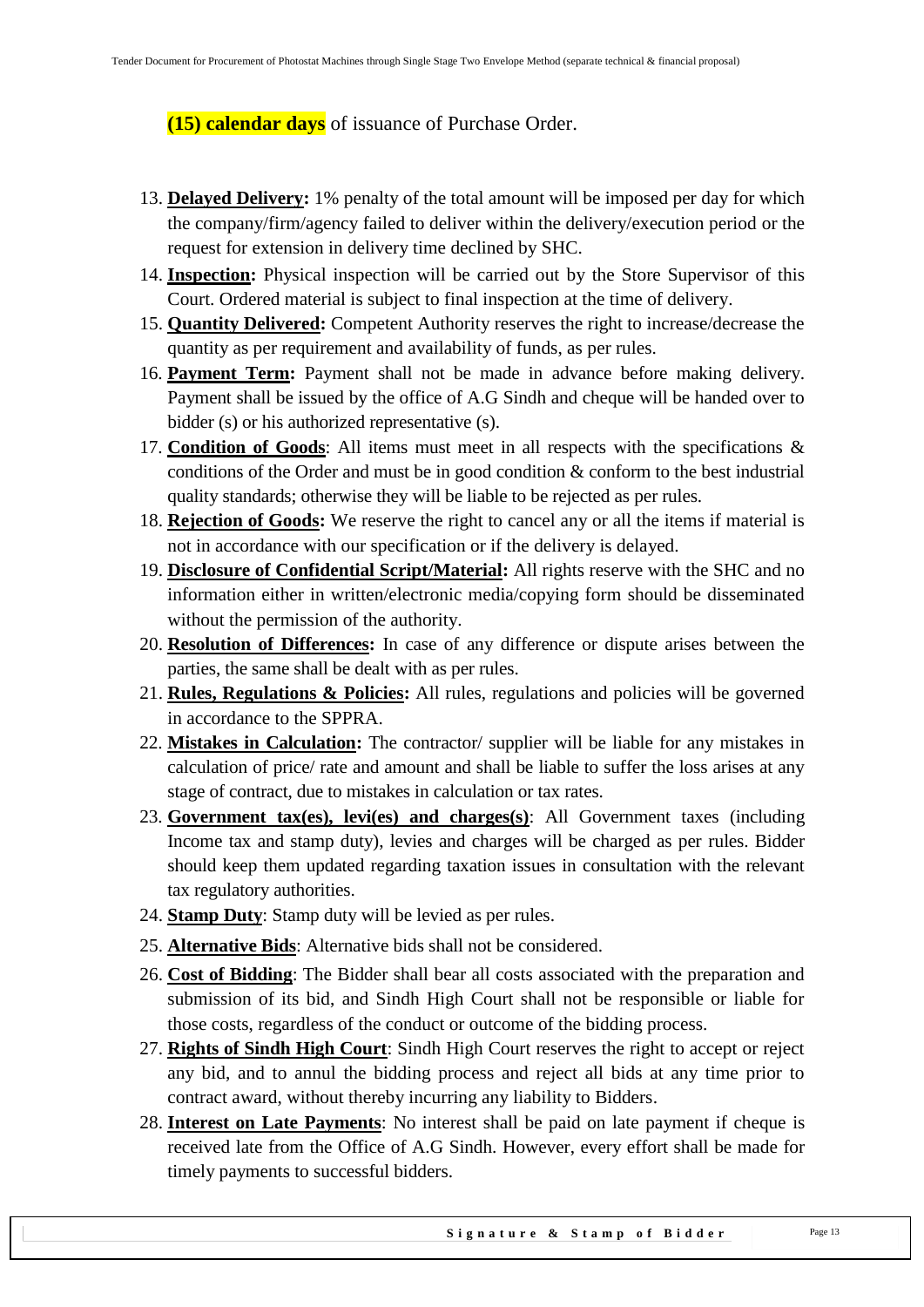- 29. **Insurance:** The goods supplied under that contract should be fully insured. All cost of insurance shall be paid by the successful bidder. If the goods are not insured then risk if any shall be suffered by the successful bidder.
- 30. **Warrants:** Supplier must warrants that goods supplied would be new, unused and as per best industrial standards.
- 31. **Termination of Contract**: SHC may terminate the contract, if the successful bidder fails to supply all or parts of goods within definite time or fails to perform any other obligations of contract or bidder has failed to submit performance security or bidder has involved in fraud/ corruption.

It is hereby certified that the terms and conditions have been read, agreed upon and signed.

| Name:             |  |
|-------------------|--|
|                   |  |
|                   |  |
| Designation:      |  |
|                   |  |
| Signature & stamp |  |
|                   |  |
|                   |  |
|                   |  |
|                   |  |
|                   |  |
| <b>Cell No</b>    |  |
|                   |  |
|                   |  |
|                   |  |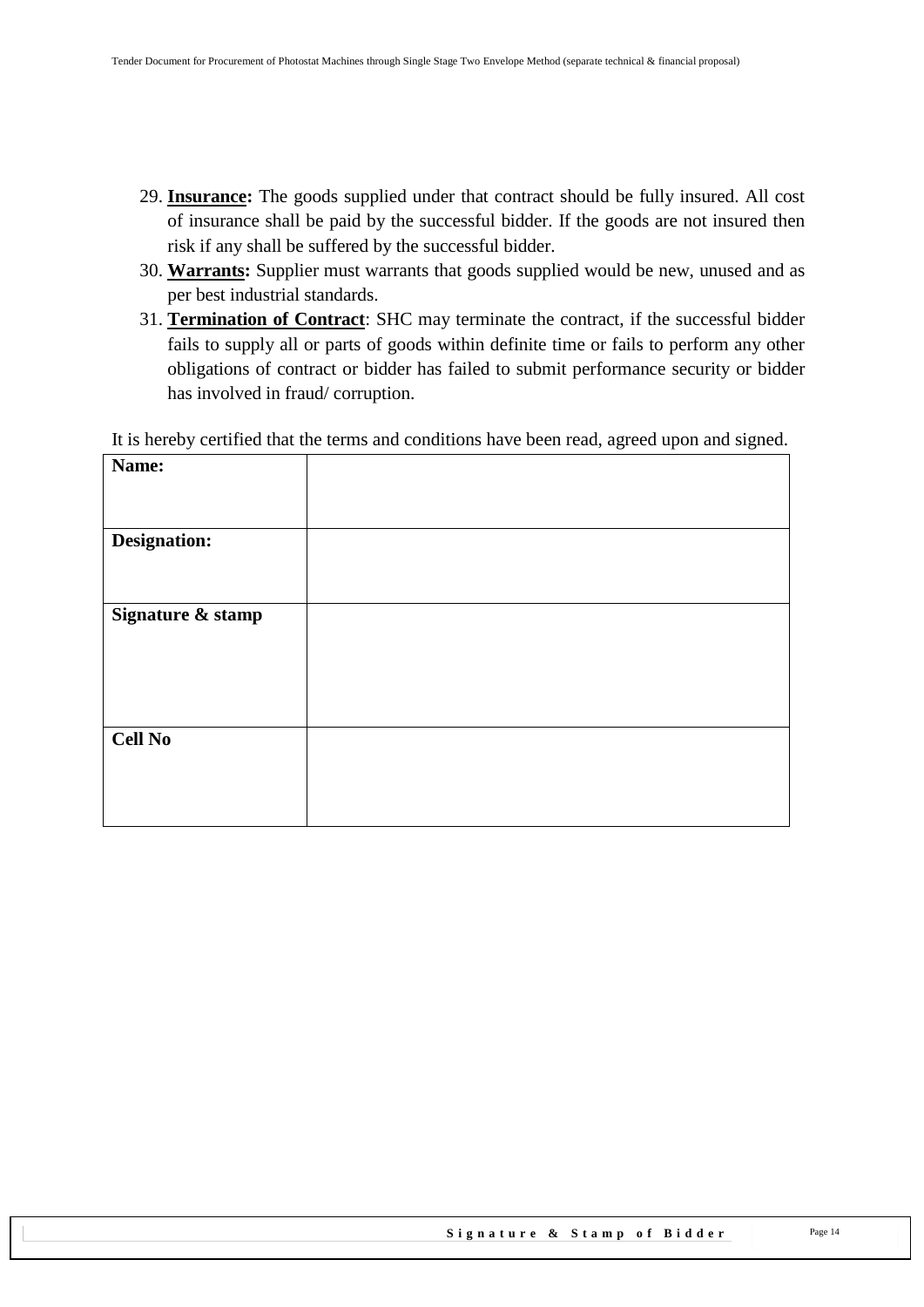## <span id="page-14-0"></span>**11. Sample of Purchase Order:**

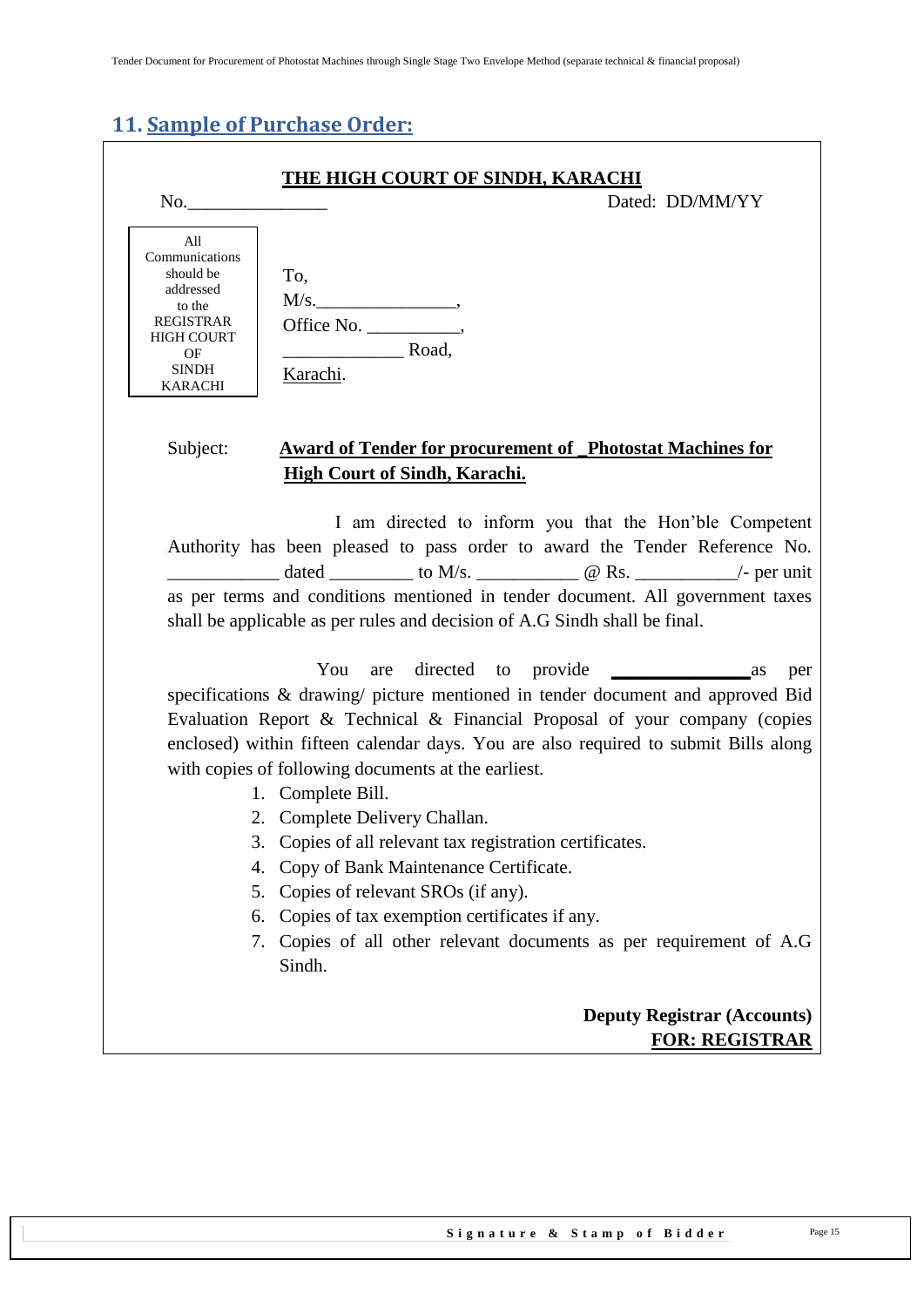|                                         | I have carefully read & understood the contents of "Sample Purchase Order" and I do |
|-----------------------------------------|-------------------------------------------------------------------------------------|
| not have any objection on its contents. |                                                                                     |
| Name:                                   |                                                                                     |
|                                         |                                                                                     |
| Designation:                            |                                                                                     |
| Signature & stamp                       |                                                                                     |
|                                         |                                                                                     |
|                                         |                                                                                     |
|                                         |                                                                                     |
|                                         |                                                                                     |

## <span id="page-15-0"></span>**12. Sample of Satisfactory Certificate:**

| It is certified that M/s.                                   | has delivered goods as per Purchase                       |
|-------------------------------------------------------------|-----------------------------------------------------------|
| $\&$<br>$Order(s)$ dated $\qquad \qquad$                    | and Tender document dated                                 |
|                                                             | . All the delivered goods were as per specifications $\&$ |
| requirements of this Court. Payment may be made to supplier |                                                           |
|                                                             | <b>Assistant Registrar (Resident-II)</b>                  |
|                                                             |                                                           |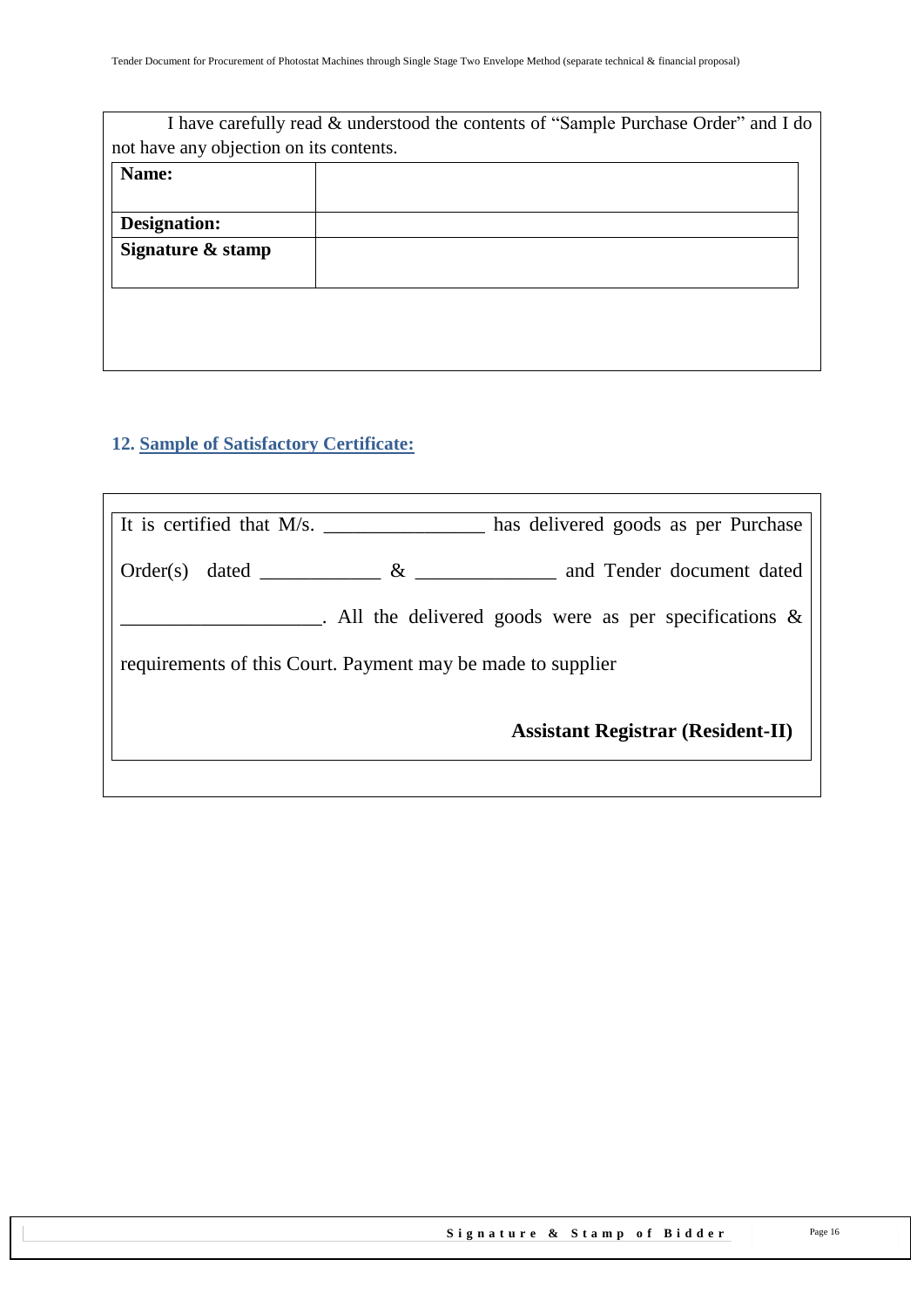## <span id="page-16-0"></span>**13. Sample of Contract to be made with successful bidder**

#### **CONTRACT BETWEEN SHC AND SUPPLIER FOR SUPPLY OF \_PHOTOSTAT MACHINE FOR HIGH COURT OF SINDH, KARACHI**

This Deed of Agreement is made and entered into on \_\_\_\_\_\_\_\_\_\_\_\_ day of \_\_\_\_\_\_\_\_\_\_ 2019

#### **BETWEEN**

*Sindh High Court Establishment through its Registrar having its Office at High Court of* Sindh, Saddar, Karachi, (here in after called SHC which term shall include its successors and assigns) on the **One Part**.

#### **AND**

\_\_\_\_\_\_\_\_\_\_\_\_\_\_\_\_\_\_\_\_\_\_\_\_\_\_\_\_\_\_ having its office at \_\_\_\_\_\_\_\_\_\_\_\_\_\_\_\_\_\_\_\_\_\_ (here

in after called SUPPLIER which term shall include successors and assigns) on the Other Part.

**And whereas** SHC desires to purchase \_\_\_\_\_\_\_\_\_\_\_\_\_\_\_\_\_\_\_\_\_\_\_, as per specifications/ requirements, terms & conditions mentioned in tender document and approved bid evaluation report.

**And whereas** SUPPLIER expresses his desire to provide the same as per specifications/ requirements, terms & conditions mentioned in tender document and approved bid evaluation report.

**And whereas** Supplier has represented that it is a professional and has the technical expertise, experience and resources to provide the goods as per specifications/ requirements, mentioned in tender documents.

**Whereas** on the basis of the Supplier"s representations, SHC has agreed to purchase the same, in accordance with the terms and conditions tender document and this Agreement.

Now, therefore in consideration of the mutual promises and obligations set out in this Agreement, the sufficiency of which is hereby acknowledged, the Parties, intending to be legally bound, agree as follows:

Now this deed of agreement witness the terms and conditions as follows :

- 1. That the Agreement shall come into force immediately and shall remain valid till complete delivery of goods.
- 2. That the quality and quantity of Photostat Machines shall be as per specification/ requirements mentioned in tender document.
- 3. That the delivery of the materials shall be made by SUPPLIER at their own cost, management and responsibility as per tender document.
- 4. That SUPPLIER shall be fully responsible for delivery of Photostat Machines in good condition at the Stores of SHC through delivery dockets in triplicate.
- 5. That Representatives of SHC i.e. Assistant Registrar, Resident-II and Store Supervisor shall inspect the Photostat Machines and reserves the right to reject any Goods if the representative(s) considers those to be inferior quality to the approved samples.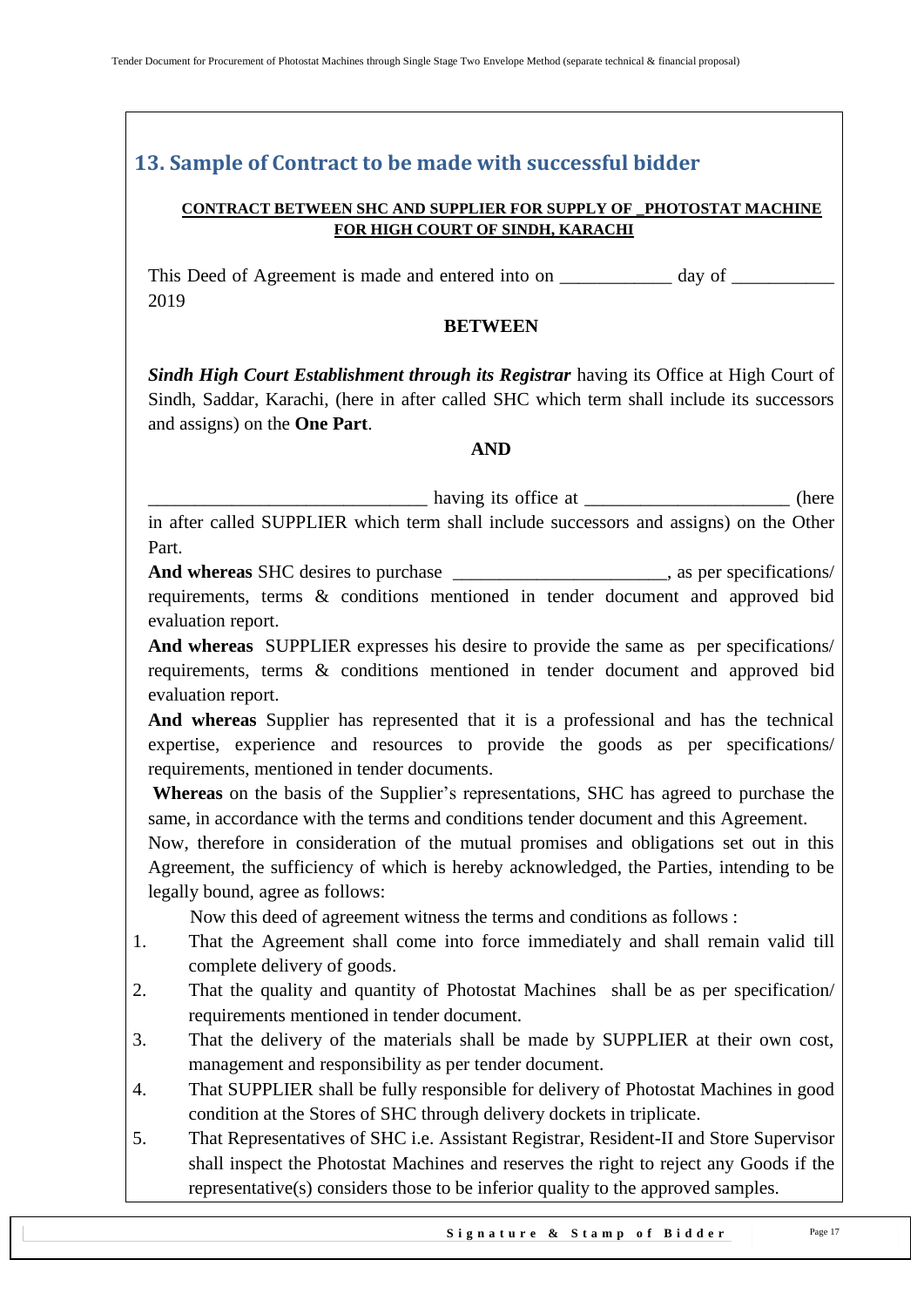- 6. That Goods rejected by the representative(s) of SHC shall be replaced by SUPPLIER and SUPPLIER shall bear all risks/costs of the materials rejected by SHC.
- 7. That the unit price of Goods will be (*enter amount and currency*).
- 8. That SHC reserves the right to change the quantity of items as per availability of budget and rules.
- 9. That SUPPLIER shall not without the consent in writing of SHC assign or sub-let the contract or any part thereof, or make any agreement with any person/company for the execution of any portion of the supply. In this regard consent by SHC will not relieve SUPPLIER from full and entire responsibility for this Agreement.
- 10. That SUPPLIER shall indemnify SHC in respect of all claims, damages, compensation or expenses payable in consequence of any injury or accident caused by them i.e., SUPPLIER.
- 11. That cost of transportation, or any other incidental charges, if required in connection of the delivery of Photostat Machines shall be borne by SUPPLIER, as per rules.
- 12. That bills submitted by SUPPLIER shall be forwarded to A.G Sindh by SHC. SUPPLIER shall be responsible to submit copies of relevant documents along with bill in coordination with Office of Budget Branch of SHC.
- 13. That all taxes shall be deducted by the Office of A.G Sindh and its decision shall be final.
- 14. That all government taxes shall be applicable as per rules.
- 15. That Bid Security shall be released after submission of Performance Security of 5% of contract price.
- 16. That if SUPPLIER fails to deliver the materials as per agreed Schedule, penalty will be imposed by SHC at the rate of (1%) of total contract value for each day of delay.
- 17. That the terms of this Agreement shall be GOVERNED by the Laws of the Land.
- 18. The failure of a Party to fulfill any of its obligations under this Agreement shall not be considered to be a breach of, or a default under, this Agreement insofar as the inability arises from an event of Force Majeure, provided that the Party affected by that event has taken reasonable precautions, due care and attempted to put in place reasonable alternative arrangements all with the objective of carrying out the terms of this Agreement.
- 19. That In the event of any question or difference or dispute whatsoever arising between the Parties under or in connection with this Agreement or any provision herein contained or its constructions hereof, or as to any matter in any way connected therewith or arising therefrom which cannot be resolved amicably shall be referred to arbitration and finally settled by three arbitrators, one to be appointed by each party and the third by the two appointed arbitrators, in accordance with the Arbitration Act, 1940. The language of arbitration shall be English and the venue of the arbitration shall be Karachi. The decision of the arbitrators shall be final and binding on the Parties who shall give full effect thereto. Any judgment may be entered upon the award in any competent court having jurisdiction.

 IN WITNESS WHEREOF, each of the Parties has caused this Agreement to be executed by their respective, fully authorized representatives as of the date first written above.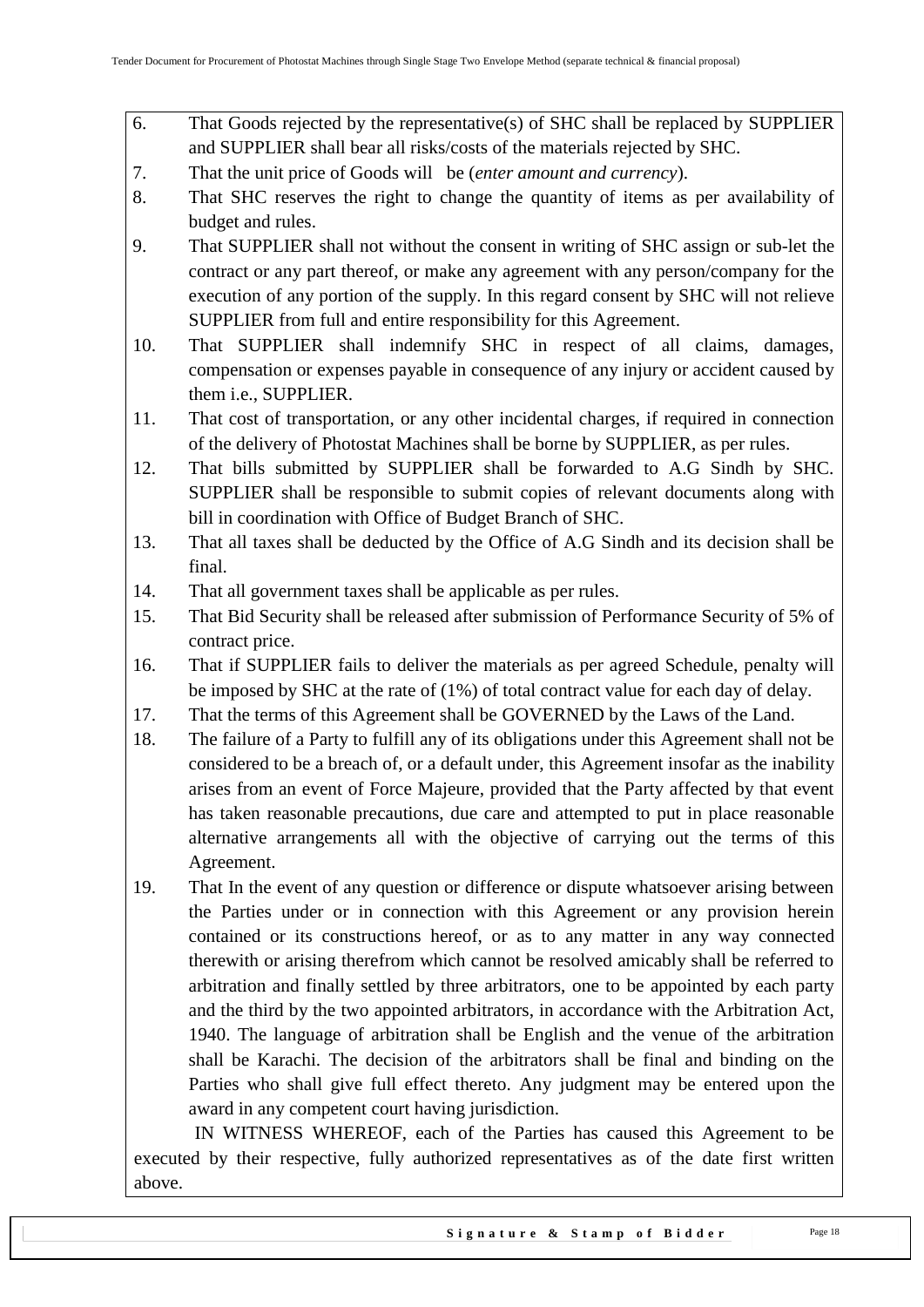| REGISTRAR, HIGH COURT OF SINDH             | M/s.                                            |
|--------------------------------------------|-------------------------------------------------|
| SIGNATURE & OFFICIAL STAMP<br><b>STAMP</b> | SIGNATURE & OFFICIAL                            |
|                                            | <b>WITNESS:</b>                                 |
| NAME:                                      |                                                 |
| SIGNATURE & OFFICIAL STAMP<br><b>STAMP</b> | -----------------------<br>SIGNATURE & OFFICIAL |
| NAME:                                      |                                                 |

I have carefully read & understood the contents of "Sample Contract" and I do not have any objection on its contents.

| Name:               |  |
|---------------------|--|
|                     |  |
| <b>Designation:</b> |  |
|                     |  |
| Signature & stamp   |  |
|                     |  |
|                     |  |
|                     |  |